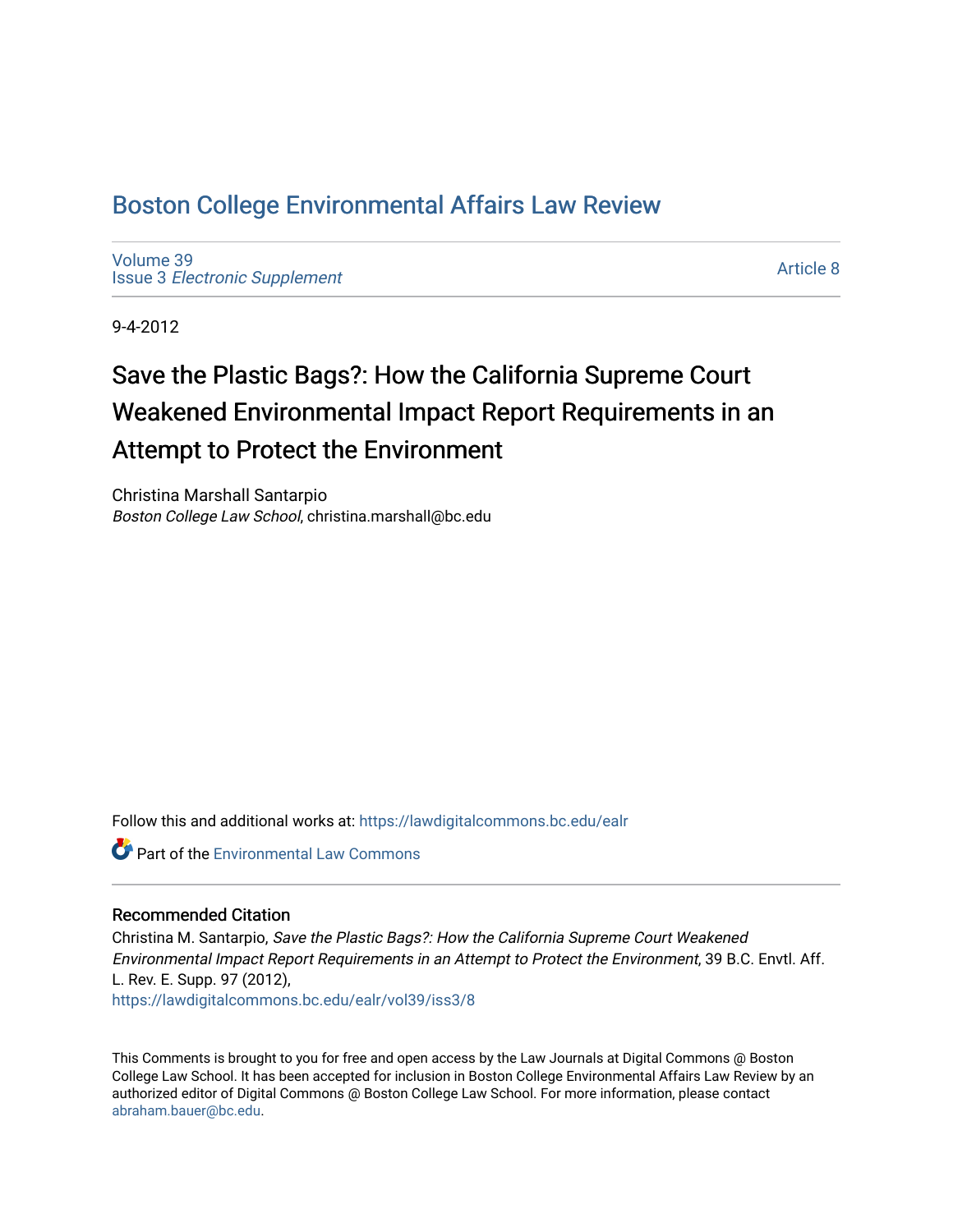## **SAVE THE PLASTIC BAGS?**: **HOW THE CALIFORNIA SUPREME COURT WEAKENED ENIVORNMENTAL IMPACT REPORT REQUIREMENTS IN AN ATTEMPT TO PROTECT THE ENVIRONMENT**

#### Christina Marshall S[an](#page-1-0)tarpio\*

**Abstract:** The California Environmental Quality Act aims to protect the environment by requiring any public agency proposing a project that might have a significant effect on the environment to prepare an Environmental Impact Report (EIR). This Report would identify and attempt to mitigate environmental damage, as well as make the public aware of the project. In *Save the Plastic Bag*, the California Supreme Court held that the City of Manhattan Beach did not need to prepare an EIR in passing an ordinance banning plastic bags at point of sale retail stores within the city. The Supreme Court weakened the EIR requirement for future cases by ruling against challengers to the ban. This Comment argues that this lowered standard will allow more questionable projects to avoid the EIR requirement, which will represent lost opportunities to both inform the public about important projects and create new and innovative ways to mitigate future damage.

#### **INTRODUCTION**

 A common question in many retail and grocery stores— "paper or plastic?"—has diminished in popularity as many clerks now choose plastic unless instructed otherwise. From a financial point of view, this approach makes sense: plastic bags are very lightweight, making for more efficient transport and less waste.[1](#page-1-1) This translates into significant savings for retailers, as well; a standard plastic grocery bag costs one cent

-

<sup>\*</sup> Staff Writer, Boston College Environmental Affairs Law Review, 2011–12.

<span id="page-1-1"></span><span id="page-1-0"></span><sup>1</sup> *See* John Roach, *Are Plastic Grocery Bags Sacking the Environment?*, Nat'l Geographic News (Sept. 2, 2003), news.nationalgeographic.com/news/2003/09/0902\_030902\_plastic bags. html; *Facts about Plastics Q&A*, SPI: THE PLASTICS INDUSTRY TRADE ASSOCIATION, http://www.plasticsindustry.org/AboutPlastics/content.cfm?ItemNumber=791&navItemNu mber=1124 (last visited Mar. 28, 2012).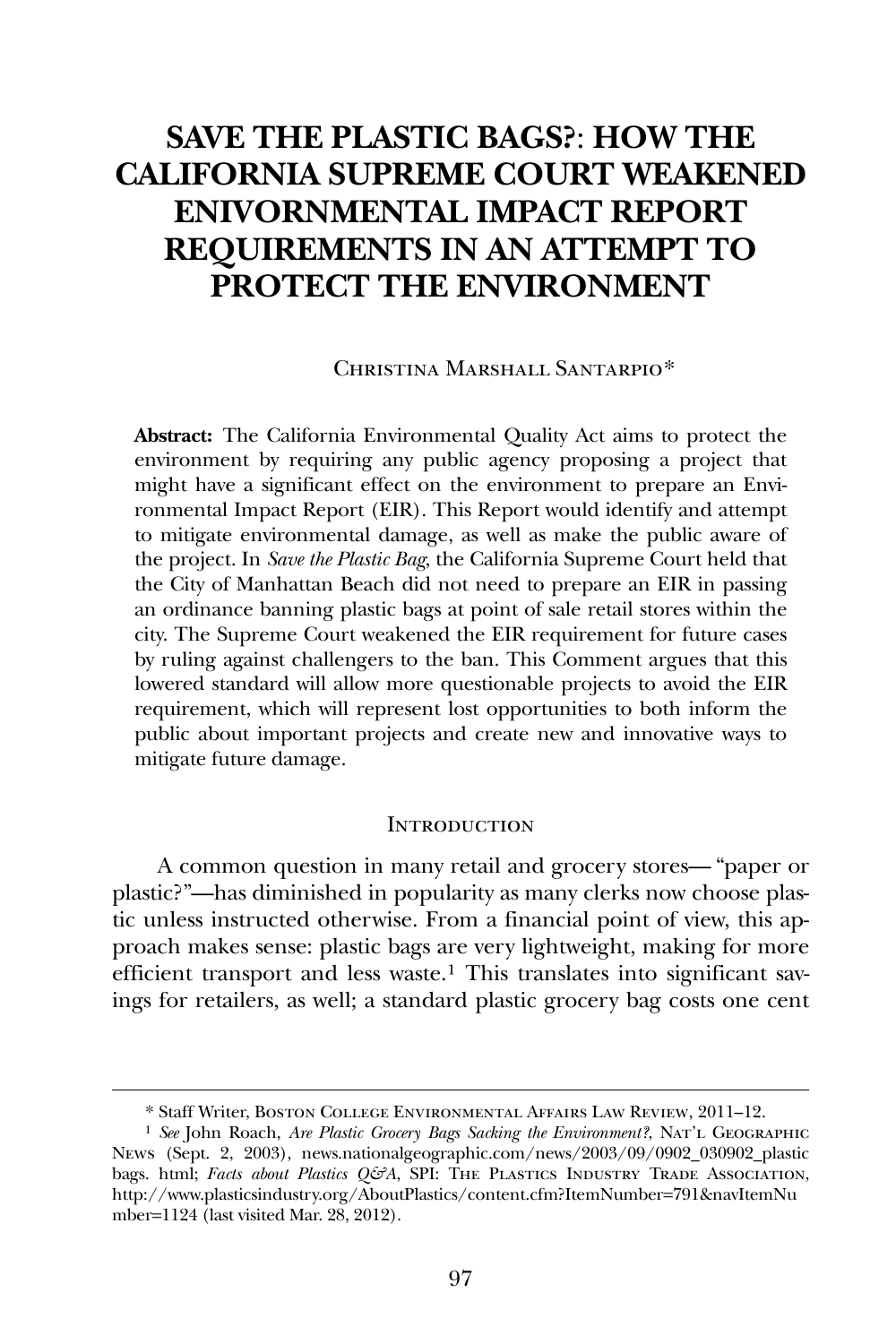and a paper bag costs four cents.[2](#page-2-0) The immense growth in the popularity of plastic bags, however, has significant environmental costs.[3](#page-2-1)

 The Environmental Protection Agency (EPA) estimates that only seven percent of all plastics were recycled in 2009 (out of thirty million tons).[4](#page-2-2) The other ninety-three percent of plastic waste cannot biodegrade efficiently.[5](#page-2-3) Many discarded bags make their way into the ocean, coalescing into masses that harm and kill wildlife unlucky enough to live in its path.[6](#page-2-4) One group studying plastic bag usage in San Francisco estimated that one million plastic bags end up in San Francisco Bay yearly.[7](#page-2-5) Other bags slowly disintegrate into toxic pieces and seep into soil and water.[8](#page-2-6) Because plastic bags were only introduced into retail stores beginning in the 1970s, their long-term effect on the environ-ment is unknown.<sup>[9](#page-2-7)</sup>

 Paper, the traditional alternative to plastic, is also environmentally flawed.[10](#page-2-8) Although paper bags are biodegradable, the process of manufacturing them uses significantly more energy and produces more wastewater than plastic bags.<sup>[11](#page-2-9)</sup> Because they are larger and heavier, more energy is also required to distribute them.[12](#page-2-10)

*Save the Plastic Bag Coalition v. City of Manhattan Beach*, a recent California Supreme Court decision, illustrates one approach that cities and towns are employing to deal with these environmental issues.[13](#page-2-11) The City of Manhattan Beach passed an ordinance banning the use of plastic bags at retail establishments.[14](#page-2-12) In response, the Save the Plastic Bag Coalition (Coalition), a group of businesses that produce and distribute plastic bags in and around the city, objected and brought suit to

<span id="page-2-0"></span> $\overline{a}$ 

6 *Id.*

<span id="page-2-5"></span><span id="page-2-4"></span>7 *About the Campaign*, Save the Bay, http://www.savesfbay.org/about-campaign (last visited May 20, 2012).

8 Roach, *supra* note 1.

<span id="page-2-7"></span><span id="page-2-6"></span>9 *See id.* Due to the extremely slow decomposition time, conclusive effects of plastic bags on the environment have not yet been determined. *See id.*

<span id="page-2-11"></span><span id="page-2-10"></span><span id="page-2-9"></span><span id="page-2-8"></span>10 Save the Plastic Bag Coal. v. City of Manhattan Beach, 254 P.3d 1005, 1016 (Cal. 2011).

11 *Id.* at 1009–10. 12 *See id.* at 1008–10. 13 *Id.*

<span id="page-2-12"></span>14 *Id.* at 1010.

<sup>2</sup> *See* Roach, *supra* note 1.

<sup>3</sup> *See id.*

<span id="page-2-2"></span><span id="page-2-1"></span><sup>4</sup> *Plastics*, Envtl. Prot. Agency, http://www.epa.gov/osw/conserve/materials/plastics. htm (last updated Sept. 22, 2011).

<span id="page-2-3"></span><sup>5</sup> *See* Roach, *supra* note 1. "Once in the environment, it takes months to hundreds of years for plastic bags to break down." *Id.*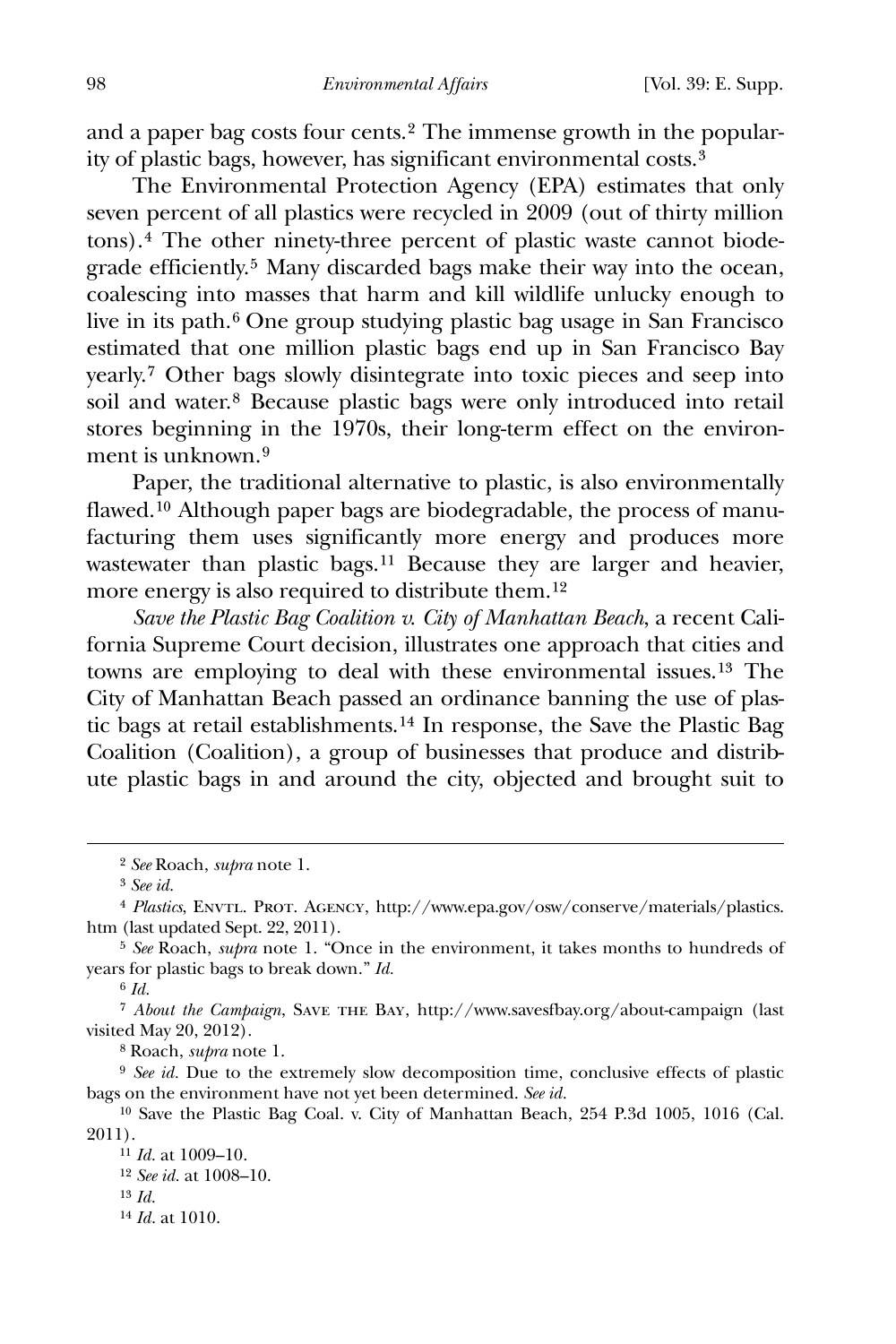enjoin the ban.[15](#page-3-0) Their primary argument was that a switch to paper bags would harm the environment; in addition, an obvious underlying motivation was that the coalition stood to lose money if plastic bags were banned.[16](#page-3-1) The Supreme Court of California ruled in favor of the city and upheld the ordinance, holding that the city was not required to prepare an Environmental Impact Report (EIR) because the environmental effects of increased paper bag usage in Manhattan Beach were not significant.[17](#page-3-2)

 This case demonstrates the tension between the court's general mandate to interpret the California Environmental Quality Act (CEQA) as widely as possible to protect the environment and exploitation of CEQA in a challenge brought by anti-environmental parties.[18](#page-3-3) Though the Supreme Court of California's decision in *Save the Plastic Bag* ultimately protected the environment, its reasoning was flawed in finding that widespread environmental effects need not be considered.[19](#page-3-4) Specifically, the case held that agencies were not required to conduct an "exhaustive analysis" of any and all environmental impacts of a project outside of its geographical boundaries.[20](#page-3-5) While the ultimate holding of this case allowed Manhattan Beach to implement an environmentally friendly initiative, it did so in a way that could weaken EIR requirements for future projects.[21](#page-3-6)

#### I. Facts and Procedural History

 In June of 2008, Manhattan Beach's city manager issued a staff report recommending an ordinance banning the use of plastic bags at "point-of-sale" purchases within the city.[22](#page-3-7) The report concluded that CEQA did not apply to the ordinance, both because it would make no significant change to the environment and because it was exempted as a regulatory program to protect the environment.[23](#page-3-8)

 The Coalition objected to the proposal, claiming that it would lead to exclusive paper bag use, which would have a negative impact on the

20 *Id.*

<span id="page-3-2"></span><span id="page-3-1"></span><span id="page-3-0"></span>-

<sup>15</sup> *Id.* at 1008.

<sup>16</sup> *See Save the Plastic Bag Coal.*, 254 P.3d at 1008.

<sup>17</sup> *Id.* at 1018.

<sup>18</sup> *See id.* at 1015–16.

<sup>19</sup> *See id.* at 1016.

<sup>21</sup> *See id.* at 1018.

<span id="page-3-8"></span><span id="page-3-7"></span><span id="page-3-6"></span><span id="page-3-5"></span><span id="page-3-4"></span><span id="page-3-3"></span><sup>22</sup> Save the Plastic Bag Coal. v. City of Manhattan Beach, 254 P.3d 1005, 1008 (Cal. 2011).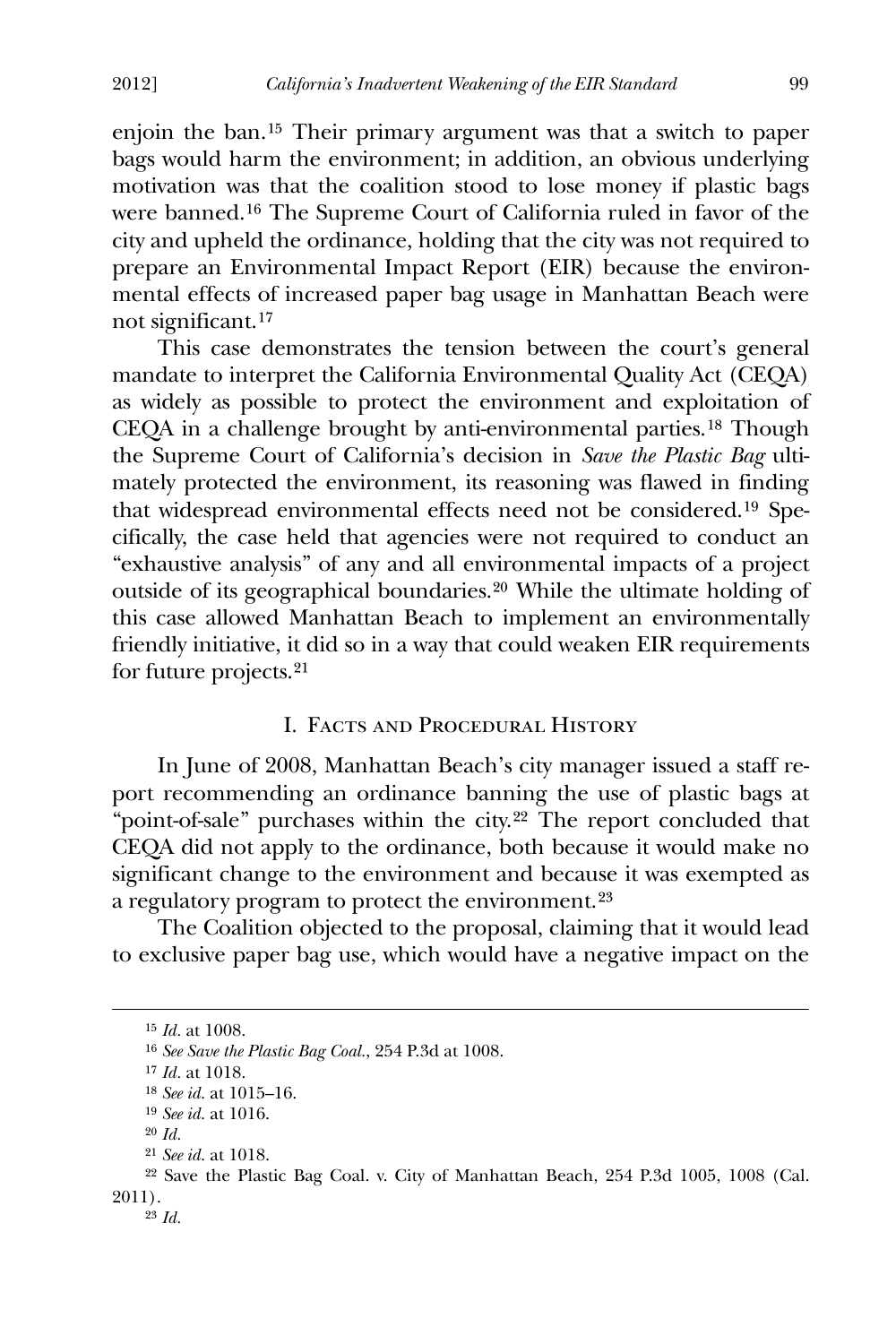environment.[24](#page-4-0) It demanded a full review under CEQA, and threatened to sue if its concerns were not addressed.[25](#page-4-1) In response, the city conducted a study to evaluate any potential environmental impacts.[26](#page-4-2)

 This study found that although a ban of plastic bags would have some negative environmental consequences, they would be "less than significant."<sup>[27](#page-4-3)</sup> This finding was based on a number of factors.<sup>[28](#page-4-4)</sup> The study acknowledged that more energy is used and wastewater produced in producing and recycling paper bags.[29](#page-4-5) On the other hand, the small size of Manhattan Beach—217 retail stores, 2 grocery stores, 3 drug stores, and a Target store—meant that few businesses would be affected by the ordinance.[30](#page-4-6) Many other businesses, such as take-out restaurants, already used paper bags.[31](#page-4-7) In addition, the study mentioned that because paper bags can hold more, 1000 paper bags would replace 1500 plastic bags according to a conservative estimate.[32](#page-4-8) The study also predicted that some consumers would switch to reusable bags, rather than exclusively paper bags.[33](#page-4-9) Finally, the study noted that paper bags would be required to have "40% recycled content," and thus would not significantly affect landfills.[34](#page-4-10) The study recommended adoption of the ordinance because of the insignificant anticipated increase in paper bag use, minimal impact on energy, lack of a threat to nearby natural habitats or human beings, and the fact that plastic bag litter would decrease.[35](#page-4-11)

 In response, the Coalition provided studies suggesting that the "life cycle" of paper bags has a greater environmental impact than that of plastic bags.[36](#page-4-12) It argued that this alternative information required a full EIR, as it created a reasonable possibility that paper bags would have a significant effect on the environment.<sup>[37](#page-4-13)</sup> The city responded with a second staff report, this time addressing the "life cycle" studies.[38](#page-4-14) This

<span id="page-4-14"></span><span id="page-4-13"></span><span id="page-4-12"></span><span id="page-4-11"></span><span id="page-4-10"></span><span id="page-4-9"></span><span id="page-4-8"></span><span id="page-4-7"></span><span id="page-4-6"></span><span id="page-4-5"></span><span id="page-4-4"></span><span id="page-4-3"></span><span id="page-4-2"></span><span id="page-4-1"></span><span id="page-4-0"></span>24 *Id.* 25 *Id.* 26 *Id.* 27 *Id.* at 1009. 28 *See Save the Plastic Bag Coal.*, 254 P.3d at 1009. 29 *Id.* 30 *Id.* 31 *Id.* 32 *Id.* 33 *Id.* 34 *Save the Plastic Bag Coal.*, 254 P.3d at 1009. 35 *Id.* 36 *Id.* 37 *Id.* 38 *Id.* at 1009–10.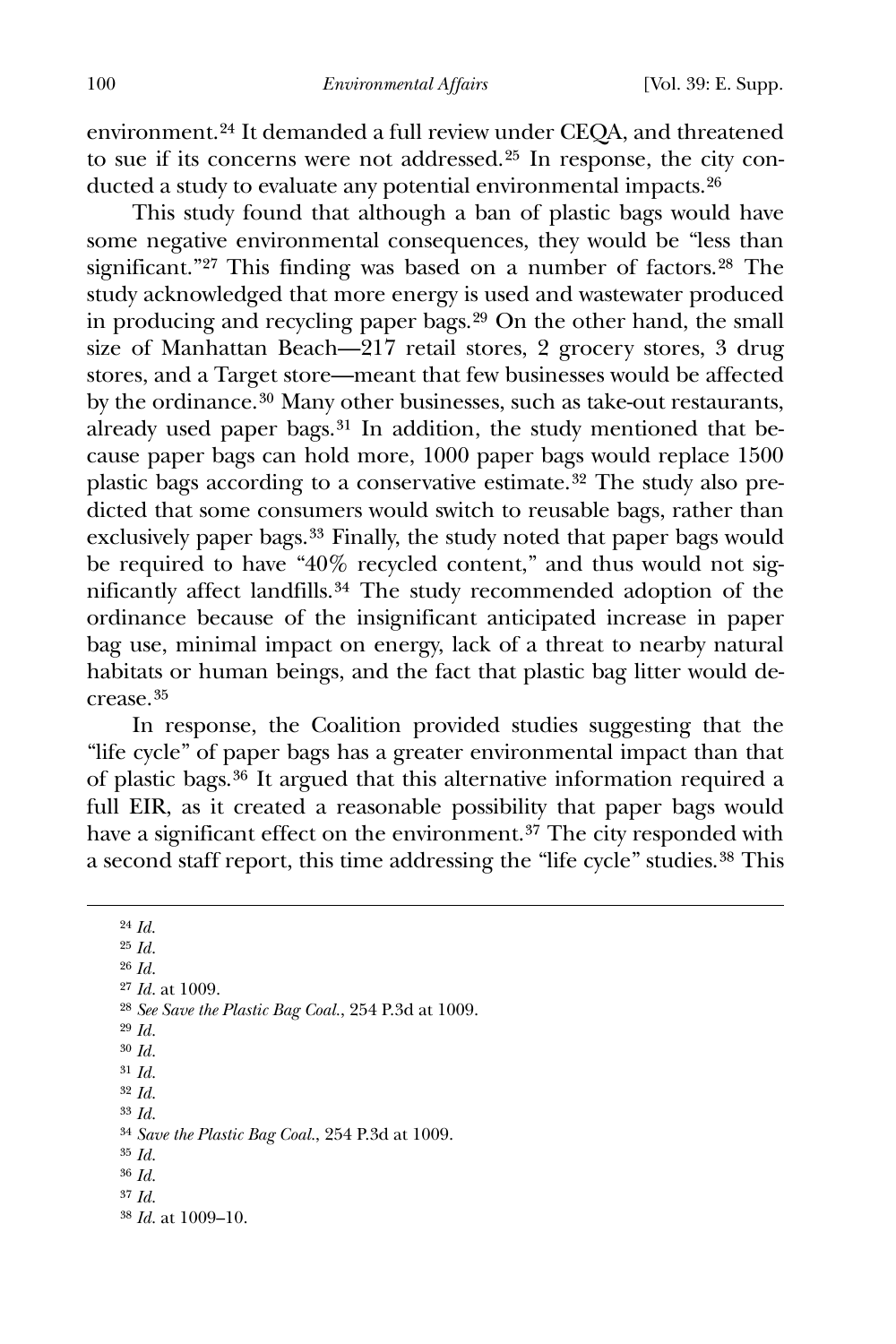report pointed out that these types of studies were extremely sensitive to context and could be interpreted in many different ways.<sup>[39](#page-5-0)</sup> The city again supported the ordinance and suggested accompanying it with an outreach education program.[40](#page-5-1)

 On July 15, 2008, the Manhattan Beach City Council adopted Ordinance No. 2115, officially banning plastic bags.[41](#page-5-2) In the ordinance, the council found that, although both plastic and paper bags can have negative environmental impacts, plastic bags are not biodegradable and often end up in the ocean, causing harm to marine life and contributing to the "Great Pacific Garbage Patch."[42](#page-5-3) In compliance with CEQA, the city also adopted a Negative Declaration, stating that the ordinance would have no significant negative impact on the environment.<sup>[43](#page-5-4)</sup>

 Less than one month later, the Coalition petitioned the Los Angeles County Superior Court to enjoin the ordinance unless Manhattan Beach prepared a full EIR.<sup>[44](#page-5-5)</sup> The Coalition argued that public rights were being threatened and that it had standing to enforce the city's duties under CEQA.[45](#page-5-6) The city made two counter-arguments: first, that the Coalition did not have standing as a corporation, and second, that there was no evidence showing that the ordinance would have a substantial environmental impact.[46](#page-5-7)

 The trial court granted the plaintiff's petition, finding that the Coalition had raised a "genuine environmental issue" and was not seeking a commercial advantage over a competitor.[47](#page-5-8) The lower court also concluded that the evidence required an EIR.[48](#page-5-9) On appeal, the Court of Appeal for the Second District affirmed the trial court, holding that the Coalition had standing and had submitted enough evidence to support an argument of a significant environmental impact.<sup>[49](#page-5-10)</sup> The dissent in that opinion argued that "CEQA requirements would be stretched to the point of absurdity if a small city were required to pre-

<span id="page-5-10"></span><span id="page-5-9"></span><span id="page-5-8"></span>39 *Id.* 40 *Save the Plastic Bag Coal.*, 254 P.3d at 1010. 41 *Id.* 42 *Id.* 43 *See id.* 44 *Id.* at 1011. 45 *Id.* 46 *See Save the Plastic Bag Coal.*, 254 P.3d at 1011. 47 *Id.* 48 *Id.* 49 *Id.*

<span id="page-5-7"></span><span id="page-5-6"></span><span id="page-5-5"></span><span id="page-5-4"></span><span id="page-5-3"></span><span id="page-5-2"></span><span id="page-5-1"></span><span id="page-5-0"></span><u>.</u>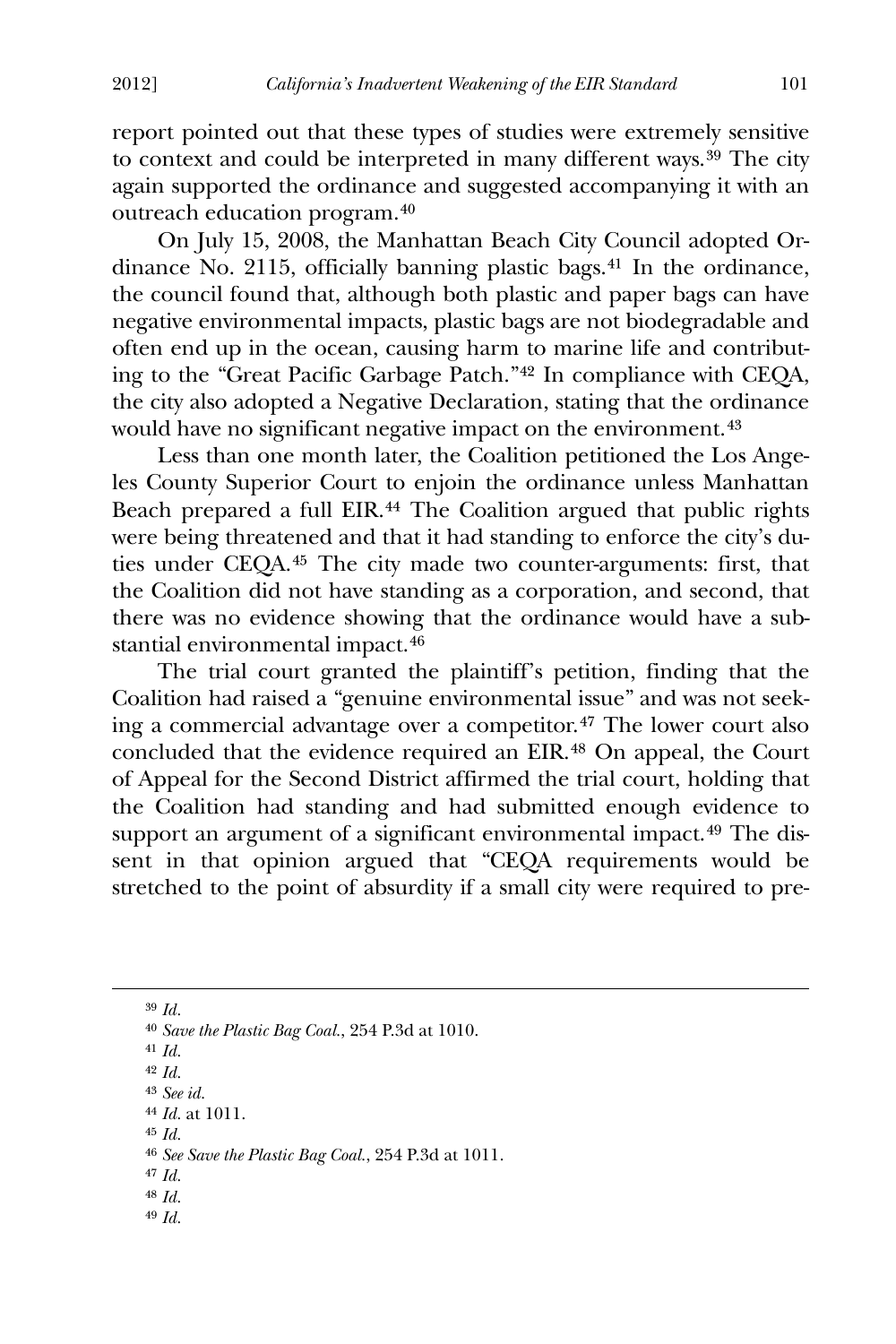pare an EIR" on this issue.<sup>[50](#page-6-0)</sup> The City of Manhattan Beach appealed to the Supreme Court of California, which granted review.<sup>[51](#page-6-1)</sup>

#### II. Legal background

 California passed CEQA[52](#page-6-2) in 1970, which parallels the federal Na-tional Environmental Policy Act (NEPA).<sup>[53](#page-6-3)</sup> Both NEPA and CEOA aim to provide a method to identify and mitigate potentially harmful environmental effects of anticipated projects through research and public discourse.<sup>[54](#page-6-4)</sup> To accomplish this goal, CEQA requires that any public agency proposing a project that may have a "significant effect on the environment" in California prepare and file an EIR.[55](#page-6-5) While this requirement has been criticized because of the uncertainty surrounding the preparation of an EIR,<sup>[56](#page-6-6)</sup> it is a crucial element in accomplishing CEQA's goal of "preventing environmental damage, while providing a decent home and satisfying living environment for every Californian."[57](#page-6-7)

 CEQA imposes requirements on certain projects, depending on their scope and source.[58](#page-6-8) These requirements have been formulated as a three-part test introduced in *No Oil, Inc. v. City of Los Angeles*.[59](#page-6-9) In *Muzzy Rancho Co. v. Colano Country Airport Land Use Commission*, the California Supreme Court specified that the first step is to determine whether the proposed activity is a "project."<sup>[60](#page-6-10)</sup> If it is not, CEQA will not apply.[61](#page-6-11) To qualify as a project, the activity must be carried out by a public agency or a person supported by public agencies, or must involve any "entitlement for use" by a public agency issued to that activity (e.g., a permit, lease, etc.).[62](#page-6-12) The Act defines a project as any activity that

<span id="page-6-0"></span><sup>50</sup> *Id.*

<span id="page-6-1"></span><sup>51</sup> *Id.*

<span id="page-6-2"></span><sup>52</sup> *See* Cal. Pub. Res. Code § 21000 (West 2011).

<sup>53</sup> *See* National Environmental Policy Act of 1969 § 102, 42 U.S.C. § 4332 (2006).

<sup>54</sup> 42 U.S.C. § 4321; Cal. Code Regs. tit. 14, § 15002(a) (2011).

<sup>55</sup> Cal. Code Regs. tit. 14, § 15002(f).

<span id="page-6-6"></span><span id="page-6-5"></span><span id="page-6-4"></span><span id="page-6-3"></span><sup>56</sup> John Watts, *Reconciling Environmental Protection with the Need for Certainty: Significance Thresholds for CEQA*, 22 Ecology L.Q. 213, 216–17 (1995). "Businesses often do not know how long EIR review will take, whether unusually extensive mitigation measures will be necessary, or whether litigation will result. An important part of CEQA folklore is the 'horror stories' of projects gone awry." *Id.*

<span id="page-6-8"></span><span id="page-6-7"></span><sup>57</sup> *See* Cal. Pub. Res. Code § 21000(g).

<sup>58</sup> Cal. Code Regs. tit. 14, §§ 15002(d), 15378.

<span id="page-6-9"></span><sup>59</sup> 529 P.2d 66, 69 (Cal. 1974).

<span id="page-6-10"></span><sup>60</sup> 160 P.3d 116, 120 (Cal. 2007).

<span id="page-6-11"></span> $61$  CAL. CODE REGS. tit. 14, § 15060(c)(3).

<span id="page-6-12"></span><sup>62</sup> *Id.* § 15378(a).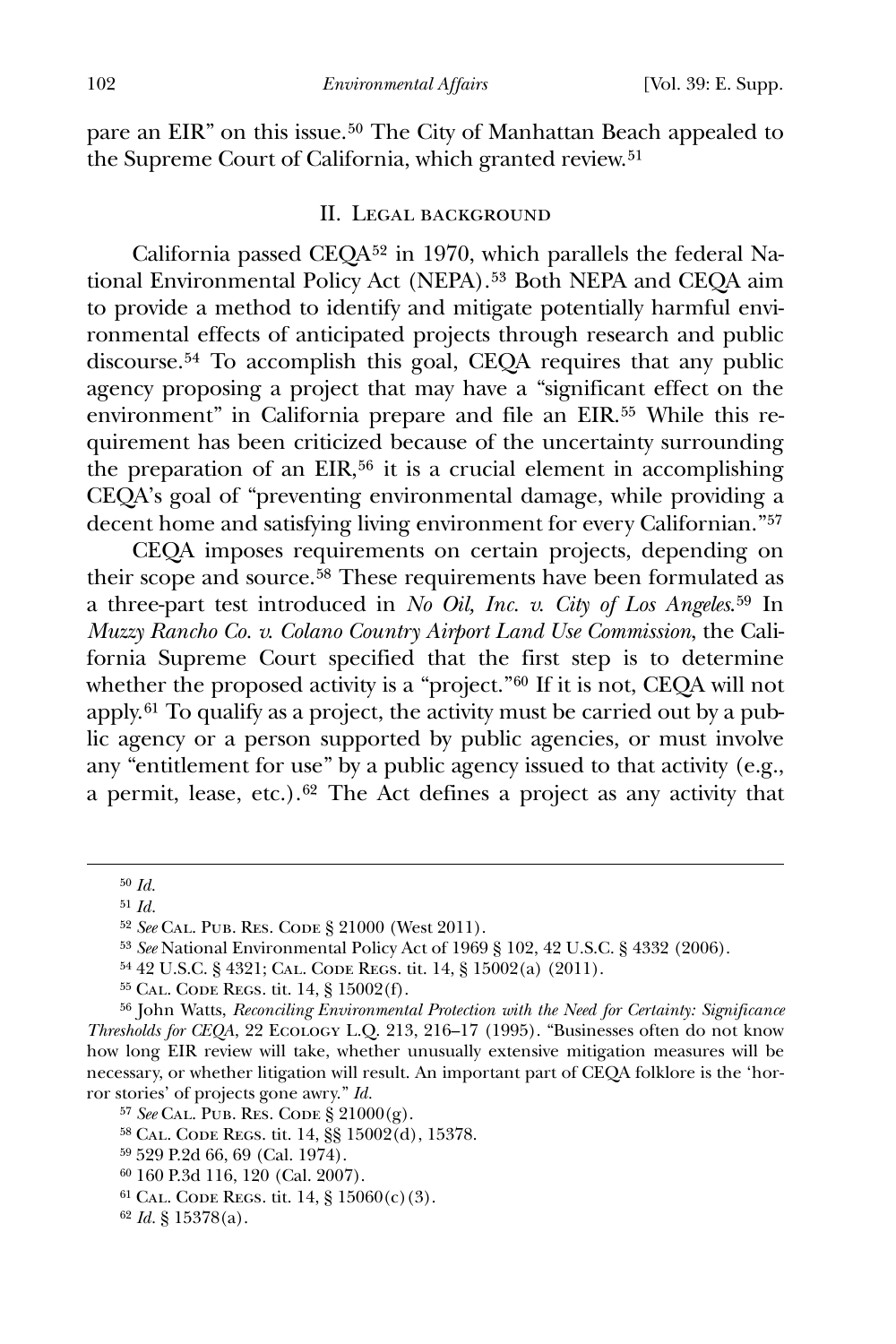could result in a "direct physical change" or a "reasonably foreseeable indirect physical change" to the environment.[63](#page-7-0)

 If a project is exempt through administrative regulations or it is clear that it will not affect the environment, the agency need not undertake any further study.[64](#page-7-1) Courts refer to this as a "common-sense exemption" from CEQA; if the activity could not possibly significantly affect the environment, the agency will not have to prepare an EIR.[65](#page-7-2) CEQA regulations have codified this exemption as well.<sup>[66](#page-7-3)</sup> To fall under the common-sense exemption, however, a project cannot raise any reasonable questions about its future ramifications; it must either raise no question at all or, at the most, "remote or outlandish" possibilities.<sup>[67](#page-7-4)</sup>

 The second step for any non-exempt activity is to undergo a preliminary study to determine whether the project "may have a significant effect on the environment."[68](#page-7-5) The CEQA regulations define a significant effect as a "substantial, or potentially substantial, adverse change in the environment."[69](#page-7-6) The Act strictly regulates the parameters of this initial study: evidence must be procured from facts; any assumptions must be reasonable and based on those facts; and any expert opinions must be supported by fact.[70](#page-7-7) In addition, the initial study must include consideration of the effects throughout the entire project, from planning through operation.[71](#page-7-8)

 In *California Farm Bureau Federation v. California Wildlife Conservation Board*, the Court of Appeal in the Third District of California defined a "significant effect" under the act as a "substantial or potentially substantial adverse change in the physical conditions existing within the area affected by the project."[72](#page-7-9) The issue in that case was whether a project to convert agricultural land into wildlife habitat was subject to CEQA requirements.[73](#page-7-10) The court found that, although the proposed activity was designed to protect the environment, the agency was still required to show that there was "no possibility" that the project would harm the

<span id="page-7-0"></span><u>.</u>

<sup>63</sup> *Id.*

<sup>64</sup> *No Oil*, 529 P.2d at 69.

<span id="page-7-5"></span><span id="page-7-4"></span><span id="page-7-3"></span><span id="page-7-2"></span><span id="page-7-1"></span><sup>65</sup> Cal. Farm Bureau Fed'n v. Cal. Wildlife Conservation Bd., 49 Cal. Rptr. 3d 169, 186 (Ct. App. 2006).

<sup>66</sup> Cal. Code Regs. tit. 14, § 15061(b)(3).

<sup>67</sup> *Cal. Farm Bureau Fed'n*, 49 Cal. Rptr. 3d at 185.

<sup>68</sup> *No Oil*, 529 P.2d at 69.

<span id="page-7-6"></span><sup>69</sup> Cal. Code Regs. tit. 14, § 15382.

<span id="page-7-7"></span><sup>70</sup> Cal. Pub. Res. Code § 21082.2 (West 2011).

<span id="page-7-9"></span><span id="page-7-8"></span><sup>71</sup> Cal. Code Regs. tit. 14, § 15063(a)(1).

<sup>72</sup> 49 Cal. Rptr. 3d at 185.

<span id="page-7-10"></span><sup>73</sup> *Id.* at 179.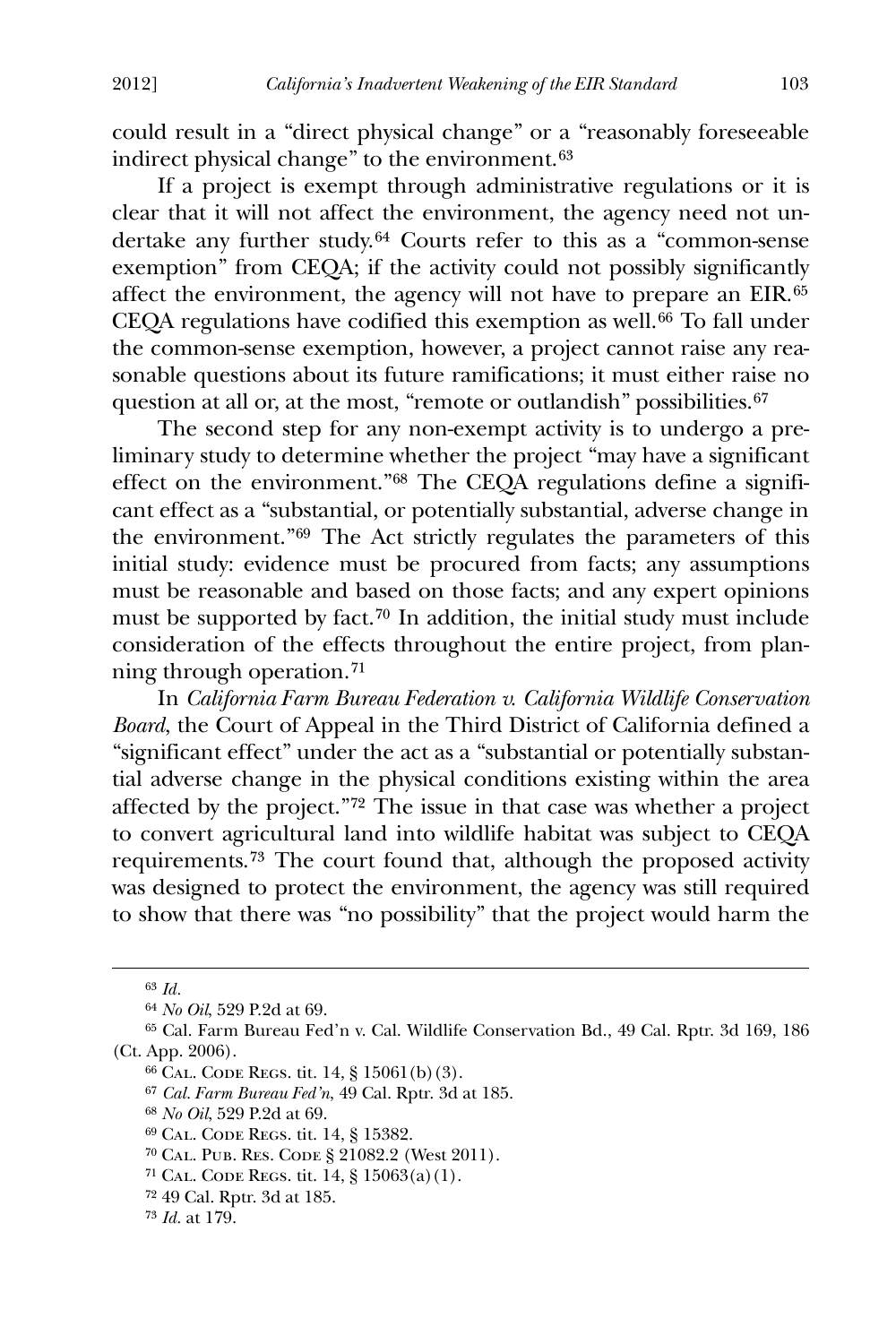environment.[74](#page-8-0) CEQA compels the agency involved to use all factual and scientific information available to make this determination.[75](#page-8-1) In addition, any evidence of social or economic changes that do not cause or come from environmental changes cannot be considered substantial evidence.[76](#page-8-2)

 If the agency finds that there is substantial evidence of a significant environmental impact, CEQA requires the preparation of an EIR.[77](#page-8-3) If the EIR identifies one or more significant effects on the environment, the agency must either find an alternative to mitigate or avoid these effects, or make a finding that the benefits of the project far outweigh the harms.[78](#page-8-4) If an EIR is not required based on the initial study, the agency must issue a Negative Declaration.[79](#page-8-5) In C*ommunities for a Better Environment v. South Coast Air Quality Management*, the court held that the decision to issue a Negative Declaration is reviewed for prejudicial abuse of discretion, which is established if the agency or city has not proceeded in a manner required by law or if the determination or deci-sion is not supported by substantial evidence.<sup>[80](#page-8-6)</sup>

 In past cases, California courts have held that when proposed projects can or will have an effect on the environment, the agency must prepare an EIR.[81](#page-8-7) In *No Oil*, the Supreme Court of California explicitly held that in order to allow CEQA to protect the environment to the fullest, the threshold requirement for an EIR must be low.[82](#page-8-8) Thus, the current standard not only requires an EIR for projects with significant effects, but also for projects that *may* have significant effects on the environment.[83](#page-8-9) This standard not only best promotes the true purpose of CEQA, but also allows an agency or city to inform other agencies and

<sup>74</sup> *Id.* at 186–87.

<span id="page-8-1"></span><span id="page-8-0"></span><sup>75</sup> *See* Cal. Pub. Res. Code § 21082.2(a) ("The lead agency shall determine whether a project may have a significant effect on the environment based on substantial evidence in light of the whole record.").

<sup>76</sup> Cal. Code Regs. tit. 14, § 15384(a).

 $77$  *Id.* § 15063(b)(1).

<span id="page-8-5"></span><span id="page-8-4"></span><span id="page-8-3"></span><span id="page-8-2"></span><sup>78</sup> *Id.* §§ 15091, 15093(a) ("If the specific economic, legal, social, technological, or other benefits, including region-wide or statewide environmental benefits, of a proposal project outweigh the unavoidable adverse environmental effects, the adverse environmental effects may be considered 'acceptable'.").

<sup>79</sup> *Id.* § 15063(b)(2).

<span id="page-8-6"></span><sup>80</sup> 226 P.3d 985, 992 (Cal. 2011).

<span id="page-8-7"></span><sup>81</sup> *No Oil*, 529 P.2d at 70, 77.

<span id="page-8-8"></span><sup>82</sup> *Id.* at 77.

<span id="page-8-9"></span><sup>83</sup> *Id.*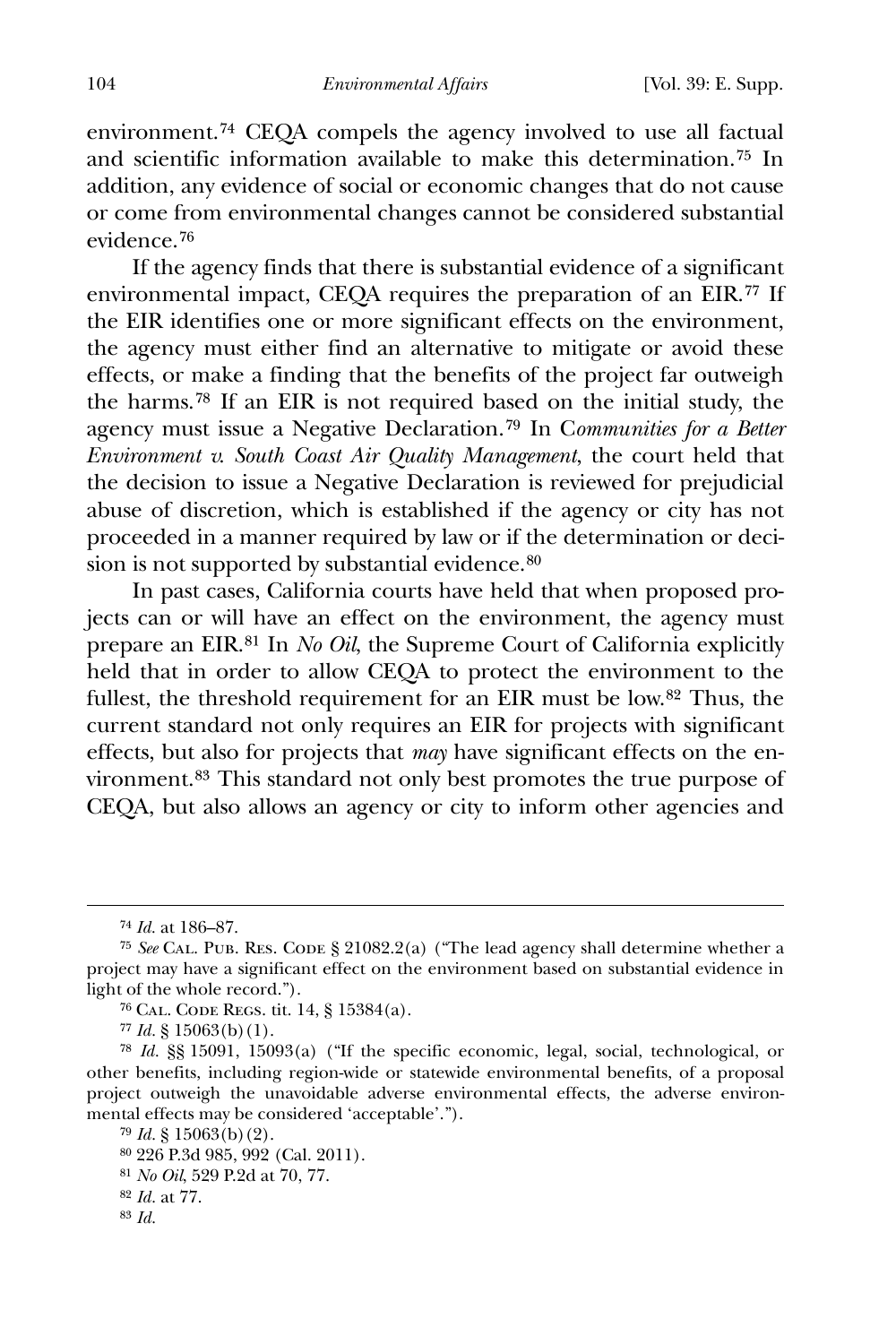the public that potential environmental effects have been considered and mitigated.[84](#page-9-0)

 California is not alone in setting a low threshold requirement for the preparation of an EIR; out of the fourteen states that have environmental policy acts strongly mirroring NEPA, many courts have interpreted the state legislature's choice to use "may" to require reports in most projects with a conceivable effect on the environment.[85](#page-9-1) In *H.O.M.E.S. v. New York State Urban Development Corp.*, the New York Supreme Court held that an EIS was required for a proposed domed stadium because it might significantly impact the environment, noting that the state threshold was lower than federal NEPA requirements.<sup>[86](#page-9-2)</sup> Similarly, the Wisconsin Supreme Court found in *Wisconsin's Environmental Decade, Inc. v. Public Service Commission* that an EIS cannot be avoided "simply because describing the environmental effects of and alternatives to a particular agency action requires some degree of forecasting."[87](#page-9-3)

 In Washington, courts have indicated that projects aimed at protection of the environment are not categorically exempt from the EIS requirement.[88](#page-9-4) For example, in *Alpine Lakes Protection Society v. Washington State Department of Natural Resources*, the Washington Forest Practices Appeals Board argued that a new project of watershed analysis and geotechnical prescriptions was exempt from EIS requirements due to its positive effects and because it would have no adverse impact.[89](#page-9-5) The court refused to exempt the project from the EIS requirement because the determination of whether an EIS was needed could not be based on "potential 'good/bad' effects of a proposal."[90](#page-9-6)

 Some states with environmental policy acts choose to specifically define "significant impact," either through statute or by allowing agencies to set forth their own standards that are consistent with the governing statute.[91](#page-9-7) In Minnesota courts rely on four factors to determine

-

86 418 N.Y.S. 2d 827 [pin cite].

87 256 N.W.2d at 161.

88 Chertok, *supra* note 85, at 932.

<span id="page-9-7"></span><span id="page-9-6"></span><span id="page-9-5"></span><span id="page-9-4"></span><span id="page-9-3"></span><span id="page-9-2"></span>89 Alpine Lakes Prot. Soc'y v. Wash. State Dep't of Natural Res., 979 P.2d 929, 936 (Wash. Ct. App. 1999).

91 Chertok, *supra* note 85, at 932.

<sup>84</sup> *Id.* at 78.

<span id="page-9-1"></span><span id="page-9-0"></span><sup>85</sup> Mark A. Chertok, "*Little NEPAS" and Their Environmental Impact Assessment Procedures*, ALI-ABA: Environmental Litigation 921, 923, 931 (2005), *available at* http://www. sprlaw.com/pdf/spr\_little\_nepa\_ali\_aba\_0605.pdf; *see, e.g.*, H.O.M.E.S. v. N.Y. State Urban Dev. Corp., 418 N.Y.S.2d 827 (App. Div. 1979); Wisconsin's Envtl. Decade, Inc. v. Pub. Serv. Comm'n, 256 N.W.2d 149, 161 (Wis. 1977).

<sup>90</sup> *Id.*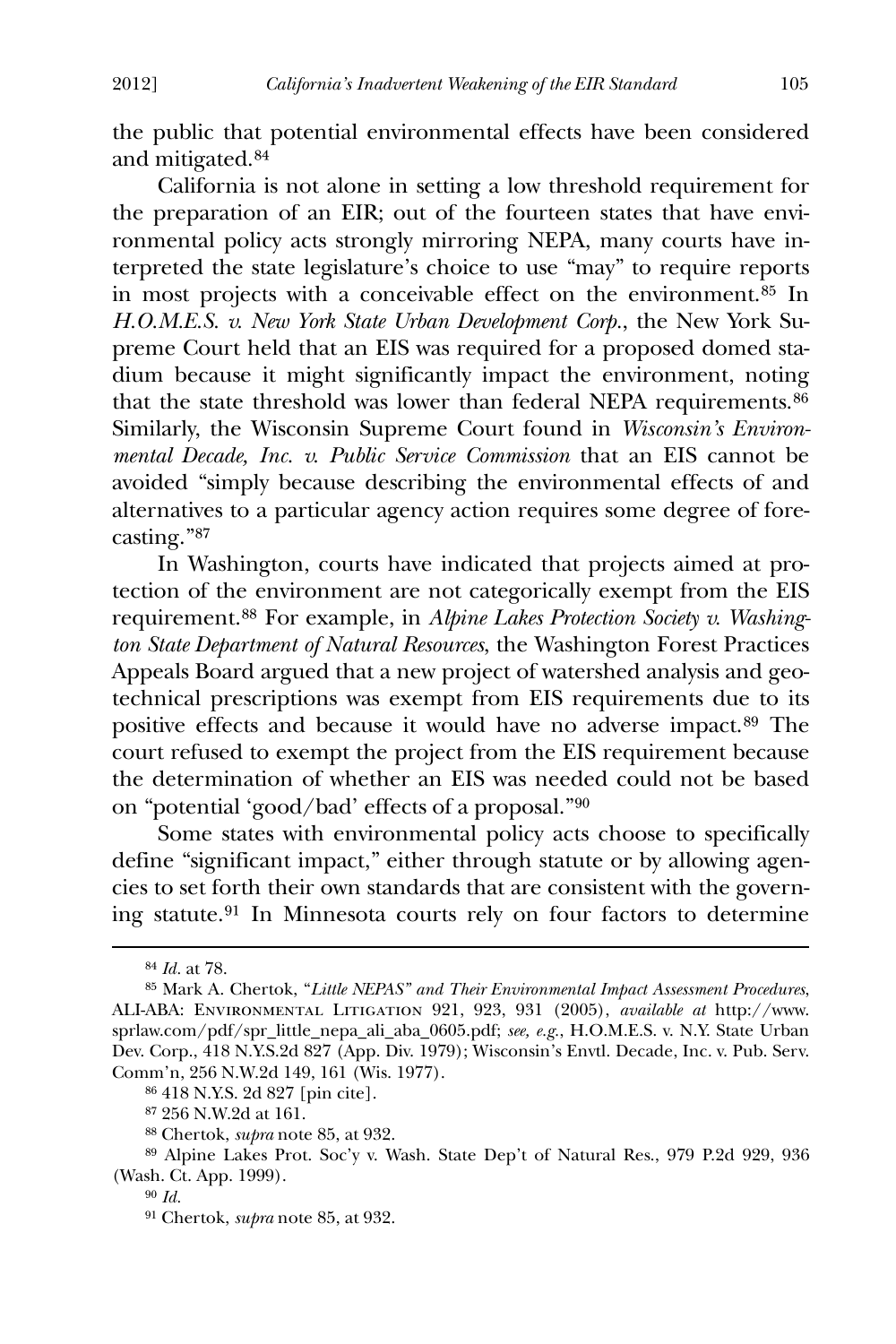whether an EIS is required of a project.<sup>[92](#page-10-0)</sup> These factors are: "the type, extent, and reversibility of environmental effects", the "cumulative potential effects of future projects"; the amount that any effects are mitigated in "ongoing public regulatory authority"; and the amount that effects can be controlled based on other relevant studies.<sup>[93](#page-10-1)</sup> These factors are articulated in the statute itself to provide guidance to agencies as to what level of impact requires an EIS.[94](#page-10-2)

 In contrast to the court-created tests in Minnesota, the New York Environmental Conservation Law permits agencies to determine their own factors in the form of local or municipal legislation.<sup>[95](#page-10-3)</sup> Taking advantage of this, New York City adopted a City Environmental Quality Review and a manual outlining criteria for specific issues, such as traffic and air quality.[96](#page-10-4) These criteria allow agencies to predict what projects will and will not require an EIS.<sup>[97](#page-10-5)</sup> As the American Law Institute notes, however, this approach may have the adverse effect of disincentivizing new and innovative approaches to environmental protection.[98](#page-10-6)

#### III. Analysis

 In *Save the Plastic Bag*, the California Supreme Court held that, although the Coalition had standing to bring suit, there was not sufficient evidence to warrant an EIR, noting that "substantial evidence and common sense support[ed] the city's determination that its ordinance would have no significant environmental effect."[99](#page-10-7) The court reviewed the city's decision for "prejudicial abuse of discretion"[100](#page-10-8) and reversed the lower court's holding that, because the ban "may" significantly impact the environment, an EIR was required.[101](#page-10-9)

 First, the court held that the only local effects would be "related to the transportation of paper bags, and possibly their disposal."[102](#page-10-10) The disposal issue was mitigated, however, by the fact that the city used a

<span id="page-10-0"></span> $\overline{a}$ 

<span id="page-10-7"></span>97 Chertok, *supra* note 85, at 933.

<sup>92</sup> Minn. R. 4410.1700(7) (2011).

<sup>93</sup> *Id.*

<sup>94</sup> *Id.*

<span id="page-10-3"></span><span id="page-10-2"></span><span id="page-10-1"></span><sup>95</sup> N.Y. Comp. Codes R. & Regs. tit. 6, § 617.14 (2011); Chertok, *supra* note 85, at 932– 33; N.Y. Envtl. Conserv. Law § 8–0107 (McKinney 2011).

<span id="page-10-6"></span><span id="page-10-5"></span><span id="page-10-4"></span><sup>&</sup>lt;sup>96</sup> Chertok, *supra* note 85, at 932-33; MAYOR'S OFFICE OF ENVTL. COORDINATION, CITY Envtl. Quality Review: Technical Manual (1993).

<sup>98</sup> *Id.*

<sup>99</sup> 254 P.3d 1005, 1008 (Cal. 2011).

<span id="page-10-9"></span><span id="page-10-8"></span><sup>100</sup> *Id.* at 1015–16.

<span id="page-10-10"></span><sup>101</sup> *Id.* at 1016. 102 *Id.*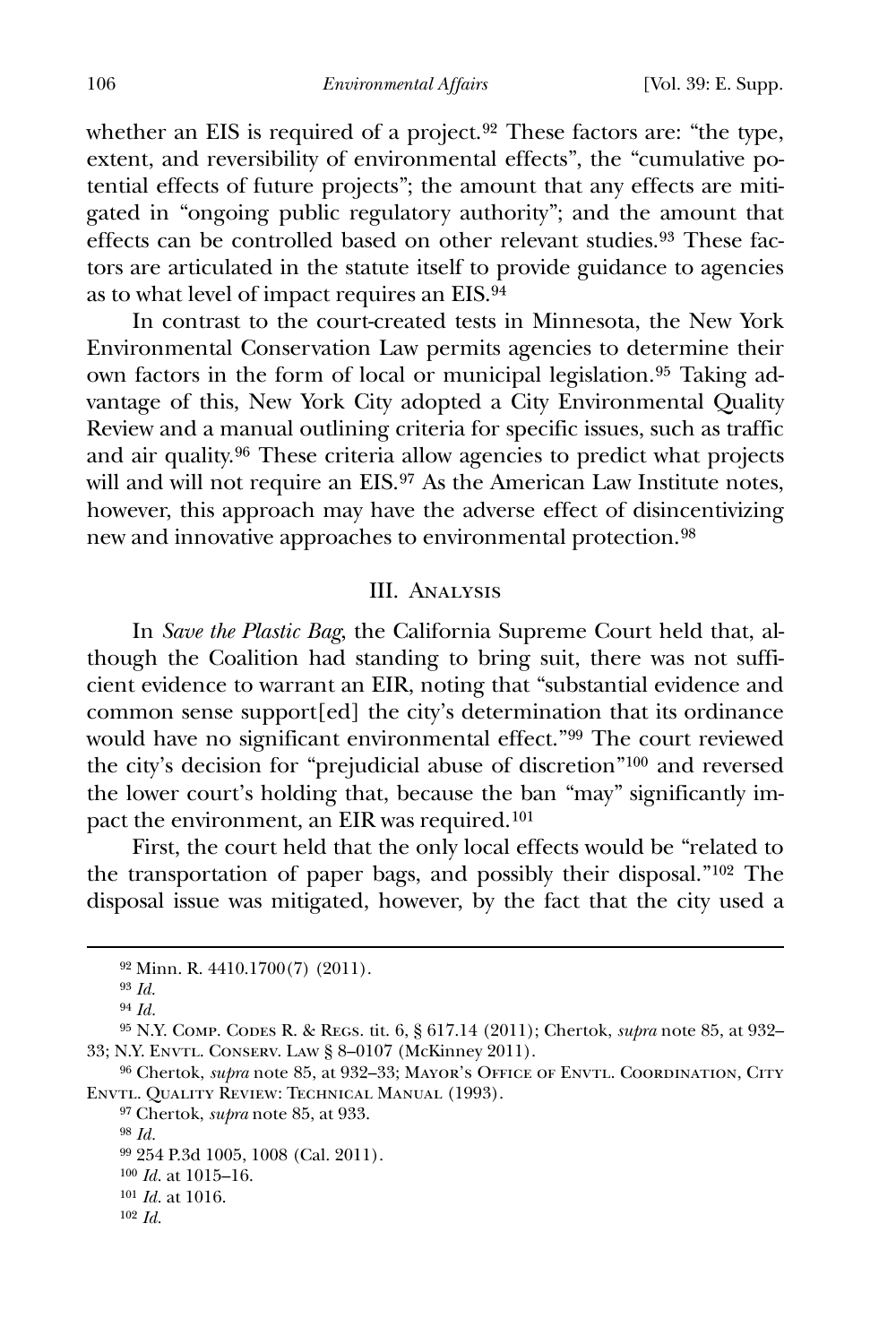regional landfill, and its contribution to that landfill was minimal.[103](#page-11-0) Second, the court found that any geographically widespread effects of the ban were "indirect and difficult to predict."[104](#page-11-1) Although the court acknowledged that under CEQA, the "project area" and the relevant environmental area are not necessarily the same, it rejected a contention that this might require an agency to "conduct an exhaustive analysis of all conceivable impacts a project may have in areas outside its geographical boundaries."[105](#page-11-2)

 The California Supreme Court dismissed the evidence presented by the Coalition, which relied in large part on "life cycle" studies of both paper and plastic bags, as insubstantial.[106](#page-11-3) The court again emphasized the small scale of the ordinance, stating that an "overreliance" on such studies in this case was in error.[107](#page-11-4) The court noted that the "life cycle" of these products must "not [be] allowed to swamp the evaluation of actual impacts attributable to the project at hand."[108](#page-11-5) However, as noted by the Appellate Court, the initial studies commissioned by Manhattan Beach did not provide actual statistics from the city itself, such as concrete amounts of plastic and paper bags used; how often such bags are recycled; how both types of bags are delivered to the city; or whether a campaign to encourage reusable bags would be successful.[109](#page-11-6) In addition, the statute does not authorize a small city to avoid compliance with CEQA simply because of its size.110

Although the evidence presented by Manhattan Beach made a strong argument against the existence of significant environmental effects, the California Supreme Court analyzed this evidence improperly.[111](#page-11-7) As the Court of Appeal noted in its own decision, the California Supreme Court ruled in *No Oil* that agencies are required to prepare an EIR "whenever it can be *fairly argued* on the basis of substantial evidence that the project may have significant environmental impact."[112](#page-11-8) The fact that "substantial evidence was presented that the project would

<span id="page-11-2"></span><span id="page-11-1"></span><span id="page-11-0"></span><u>.</u>

<span id="page-11-8"></span><span id="page-11-7"></span>112 *Save the Plastic Bag Coal.*, 105 Cal. Rptr. 3d at 55 (emphasis added) (quoting No Oil, Inc. v. City of Los Angeles, 529 P.2d 66, 75 (Cal. 1974)).

<sup>103</sup> *Id.* at 1016–17.

<sup>104</sup> *Id.* at 1017.

<sup>105</sup> *Save the Plastic Bag Coal.*, 254 P.3d at 1017.

<sup>106</sup> *See id.*

<sup>107</sup> *Id.* at 1018.

<sup>108</sup> *Id.*

<span id="page-11-6"></span><span id="page-11-5"></span><span id="page-11-4"></span><span id="page-11-3"></span><sup>109</sup> Save the Plastic Bag Coal. v. City of Manhattan Beach, 105 Cal. Rptr. 3d 41, 58 (Ct. App. 2010), *rev'd*, 254 P.3d 1005 (2011).

<sup>110</sup> *Id.*

<sup>111</sup> *See Save the Plastic Bag Coal.*, 254 P.3d at 1017–18.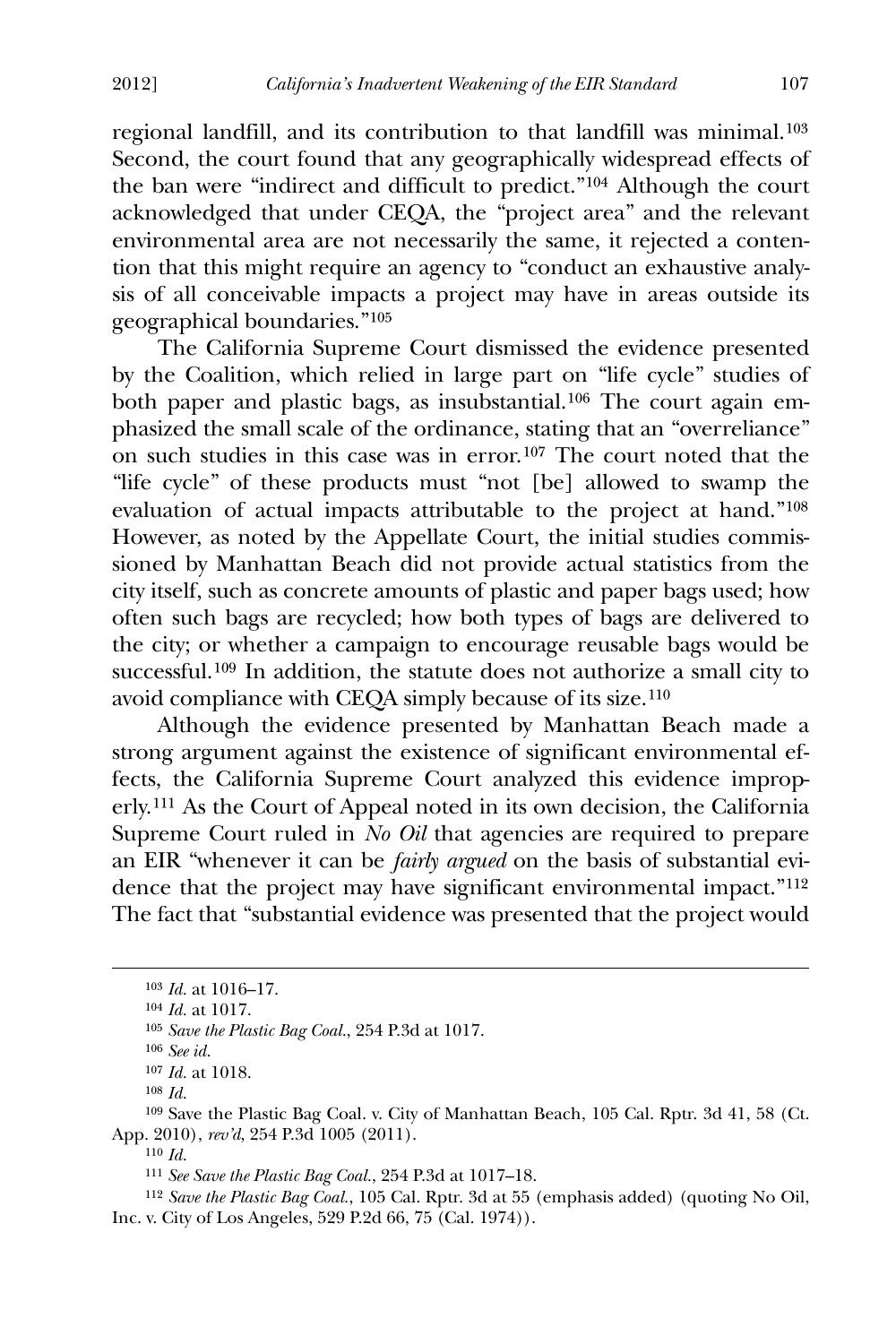*not* have such impact" is irrelevant in this "fair argument" standard.<sup>[113](#page-12-0)</sup> Furthermore, CEQA guidelines require consideration of all factual and scientific data available in determining whether or not an EIR is required.[114](#page-12-1) Therefore, relying solely on the evidence produced by the preliminary studies undertaken by Manhattan Beach is not sufficient.[115](#page-12-2) In holding that no EIR was required here, the court violated its own previous low threshold standard.116

 Had the California Supreme Court required Manhattan Beach to prepare an EIR before implementing this ban on plastic bags, it is possible—and even probable, given all of the evidence—that the ordinance would still have been enacted.[117](#page-12-3) The CEQA does not require an EIR in order to discourage all future projects; it only attempts to require "informed decisionmaking with respect to the environmental effects of a proposed project."[118](#page-12-4) In this case, given the intent of the ordinance to protect the environment, it was in the interest of Manhattan Beach to fully understand the ramifications of its actions.[119](#page-12-5) Had the EIR not revealed any significant adverse effects, the ordinance would have been enforced as intended and the city would have concrete knowledge that its actions would have an ultimately beneficial effect on the environment.[120](#page-12-6) If, alternatively, the EIR had shown that the effect of banning plastic bags would be to harm the environment, the City could have implemented alternative ordinances to accomplish the same goal.[121](#page-12-7)

 For example, in 2002, Ireland imposed a small tax on the use of plastic bags in an attempt to reduce pollution.[122](#page-12-8) Within five months of the introduction of the tax, the Environment Minister of Ireland, Martin Cullen, announced that the use of plastic bags had dropped by ninety percent and the country had already raised  $€3.5$  million in reve-

<sup>113</sup> *Id.* (emphasis added).

<sup>114</sup> *See* Cal. Pub. Res. Code § 21082.2(a) (West 2011).

<sup>115</sup> *See Save the Plastic Bag Coal.*, 254 P.3d at 1016–18.

<sup>116</sup> *No Oil*, 529 P.2d at 77.

<span id="page-12-4"></span><span id="page-12-3"></span><span id="page-12-2"></span><sup>&</sup>lt;sup>117</sup> *See* CAL. CODE REGS. tit. 14, § 15093(a) (2011). If an EIR predicts negative environmental effects from a project, the regulations may still allow the project, as long as the benefits outweigh unavoidable harms. *Id.*

<sup>118</sup> *See Save the Plastic Bag Coal.*, 105 Cal. Rptr. 3d at 58.

<sup>119</sup> *See Save the Plastic Bag Coal.*, 254 P.3d at 1009.

<sup>120</sup> *See* Cal. Code Regs. tit. 14, § 15093(a).

<span id="page-12-8"></span><span id="page-12-7"></span><span id="page-12-6"></span><span id="page-12-5"></span><sup>121</sup> Elisabeth Rosenthal, *Motivated by a Tax, Irish Spurn Plastic Bags*, N.Y. Times (Feb. 2, 2008), http://www.nytimes.com/2008/02/02/world/europe/02bags.html. 122 *Id.*

<span id="page-12-1"></span><span id="page-12-0"></span> $\overline{a}$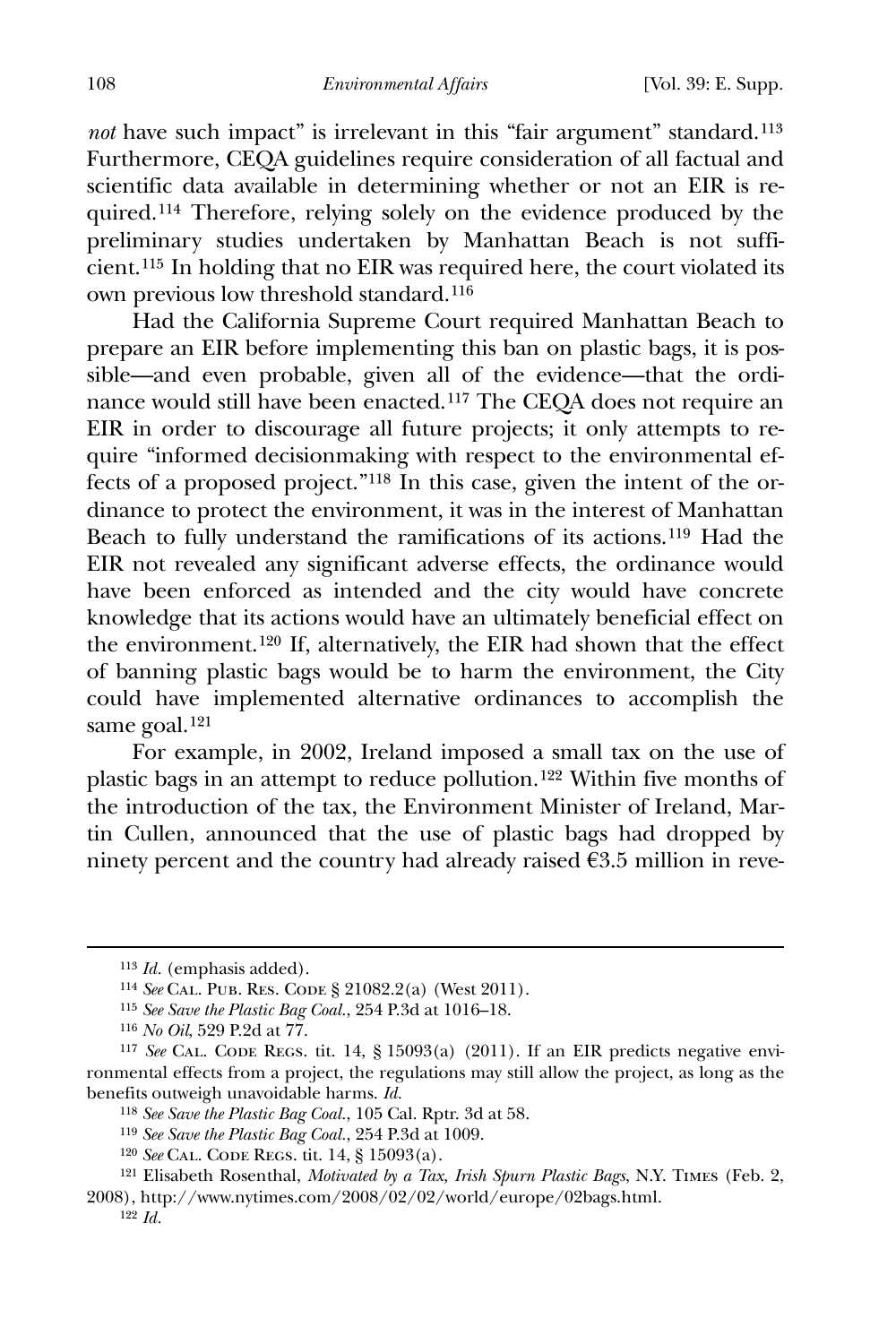nues.[123](#page-13-0) According to a 2008 New York Times article, most shoppers in Ireland switched to reusable bags rather than to paper bags for their shopping.[124](#page-13-1) That article reported that Cullen had threatened a tax on paper bags if retailers started using them at the same levels they had used plastic bags before, which probably contributed to the measure's success.[125](#page-13-2)

 Given the increased press surrounding plastic bag ordinances, the preparation of an EIR by Manhattan Beach would not be difficult.[126](#page-13-3) For example, one California website has compiled a list of draft EIR's and ordinances regarding these bans.[127](#page-13-4) In addition, Master Environmental Assessments have been prepared by various organizations, assisting different local governments in preparing their own EIR's.[128](#page-13-5)

 Beyond the flawed reasoning of the holding of *Save the Plastic Bag*, the California Supreme Court has potentially undermined the strength of the EIR requirement in a wide variety of cases, especially regarding the issue of climate change.[129](#page-13-6) For example, by applying the court's reasoning in *Save the Plastic Bag* to a project that might contribute to the greenhouse gases effect, an agency may be successful in bypassing CEQA requirements and completing the project simply because the effects to the immediate area did not exist or were too small to be considered.[130](#page-13-7) In the future, one way that the California legislature might avoid this pitfall would be to specify EIR requirements in the statute rather than granting this much discretion to the courts, as legislatures in New York or Minnesota did.[131](#page-13-8) By providing agencies and cities with concrete guidelines, projects would be less likely to find loopholes in CEQA that would help them circumvent preparation of an EIR.[132](#page-13-9)

-

<span id="page-13-1"></span><span id="page-13-0"></span><sup>&</sup>lt;sup>123</sup> *Irish Bag Tax Hailed Success*, BBC News, WORLD EDITION (Aug. 20, 2002), http:// news.bbc.co.uk/2/hi/europe/2205419.stm.

<sup>124</sup> Rosenthal, *supra* note 121.

<sup>125</sup> *See id.*

<sup>126</sup> *See id.*

<span id="page-13-4"></span><span id="page-13-3"></span><span id="page-13-2"></span><sup>&</sup>lt;sup>127</sup> Plastics Bag Ordinances/Background Materials, STOPWASTE.ORG (last visited Mar. 29, 2012), http://www.stopwaste.org/home/index.asp?page=1003.

<span id="page-13-8"></span><span id="page-13-7"></span><span id="page-13-6"></span><span id="page-13-5"></span><sup>&</sup>lt;sup>128</sup> *Master Environmental Assessment (MEA)*, GREEN CITIES CAL. (last visited Mar. 29, 2012), http://www.greencitiescalifornia.org/mea.

<sup>129</sup> 254 P.3d at 1018.

<sup>130</sup> *Id.* at 1016.

<sup>131</sup> *Supra* notes 91–98 and accompanying text.

<span id="page-13-9"></span><sup>132</sup> *Supra* notes 91–98 and accompanying text.